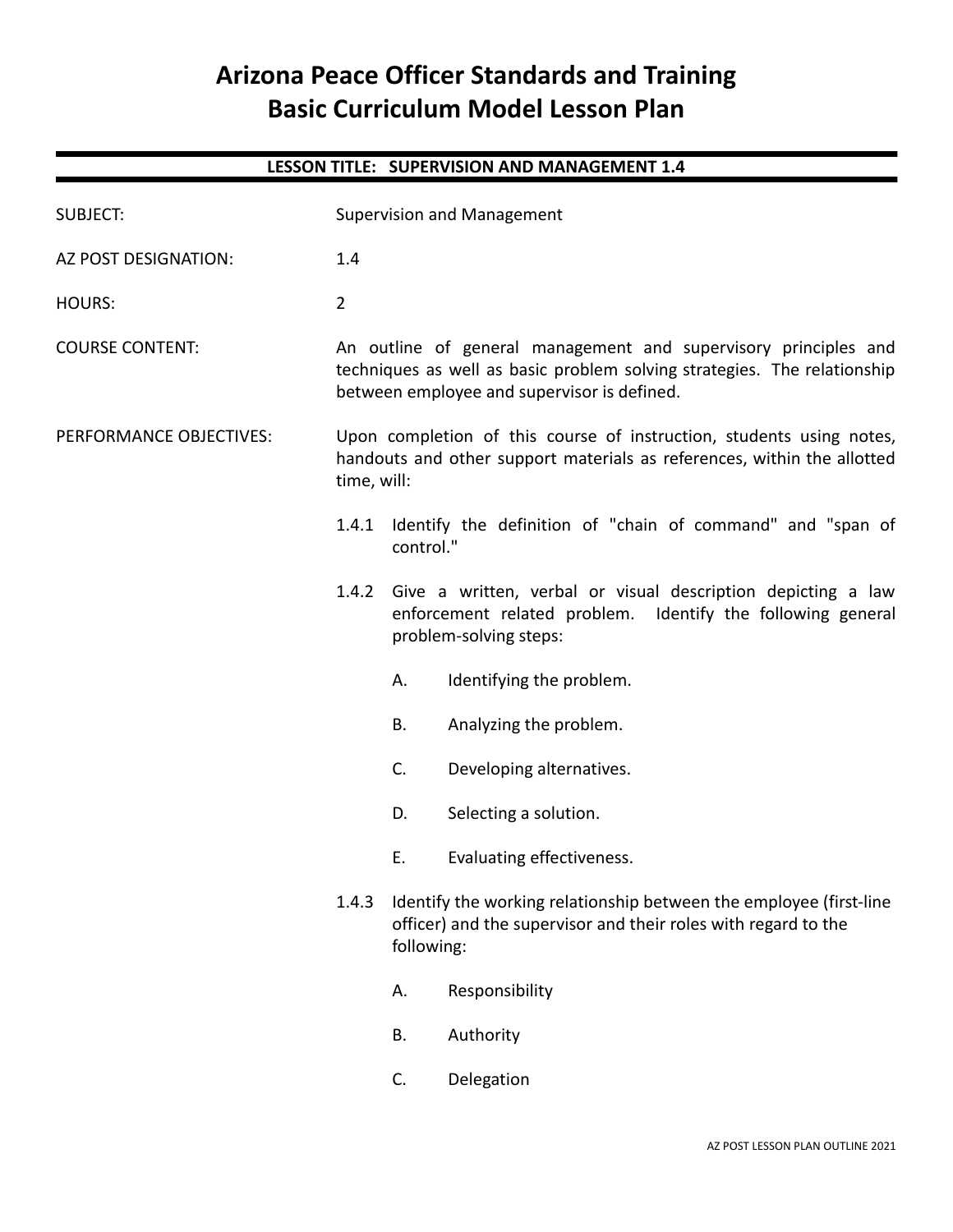D. Motivation

| DATE FIRST PREPARED:                                                                                                                                                                                                     | <b>June 2000</b>                                                                                                                                                                                                  |                                                                                                                                                                                         |  |  |
|--------------------------------------------------------------------------------------------------------------------------------------------------------------------------------------------------------------------------|-------------------------------------------------------------------------------------------------------------------------------------------------------------------------------------------------------------------|-----------------------------------------------------------------------------------------------------------------------------------------------------------------------------------------|--|--|
| PREPARED BY:                                                                                                                                                                                                             | Gary Neuymer/Tucson PD (STIM)                                                                                                                                                                                     |                                                                                                                                                                                         |  |  |
| <b>REVIEWED - REVISED:</b><br><b>REVIEWED - REVISED:</b><br><b>REVIEWED - REVISED:</b>                                                                                                                                   | Gary Neumeyer and Steve Johnson<br><b>SME Committee</b><br>Chief John Cocca, Scottsdale P.D.,<br>Lt. Phil Harris, Tempe Police Dept.                                                                              | DATE: July 2000<br>DATE: August 2000                                                                                                                                                    |  |  |
| <b>REVIEWED - REVISED:</b><br><b>REVIEWED - REVISED:</b><br><b>REVIEWED - REVISED:</b><br><b>REVIEWED - REVISED:</b><br><b>REVIEWED - REVISED:</b><br>REVIEWED - REVISED:<br>AZ POST - APPROVAL:<br>AZ POST -- APPROVAL: | Sgt. William Wright<br><b>SME Committee</b><br><b>AZPOST Staff</b><br>Lt. Dave Kelly, Phoenix PD - ALEA<br>R. Watling, AZPOST - minor edits<br>AZPOST (DocX)<br><b>Richard Watling</b><br>Lori Wait               | DATE: February 2001<br>DATE: March 2002<br>DATE: November 2007<br>DATE: April 2009<br>DATE: November 2015<br>DATE: December 2021<br>DATE:<br>DATE: November 2015<br>DATE: December 2021 |  |  |
| <b>INSTRUCTOR REFERENCES:</b>                                                                                                                                                                                            | Tucson Police Department Supplemental Training Information Manual<br>(STIM), Criminal Justice Today, 6th Ed., Schmalleger, Prentice Hall,<br>Supervision of Police Personnel, 5th Ed. and Lannone, Prentice Hall. |                                                                                                                                                                                         |  |  |
| <b>CLASS LEVEL:</b>                                                                                                                                                                                                      | Student                                                                                                                                                                                                           |                                                                                                                                                                                         |  |  |
| <b>INSTRUCTIONAL STRATEGY:</b>                                                                                                                                                                                           | Participative lecture and class discussion.                                                                                                                                                                       |                                                                                                                                                                                         |  |  |
| <b>SUCCESS CRITERIA:</b>                                                                                                                                                                                                 | 70% or better on a written exam                                                                                                                                                                                   |                                                                                                                                                                                         |  |  |
| <b>COMPUTER FILE NAME:</b>                                                                                                                                                                                               | 1.4 Supervision and Management                                                                                                                                                                                    |                                                                                                                                                                                         |  |  |
| DATE RELEASED TO SHARE FILE:                                                                                                                                                                                             | May 27, 2022                                                                                                                                                                                                      |                                                                                                                                                                                         |  |  |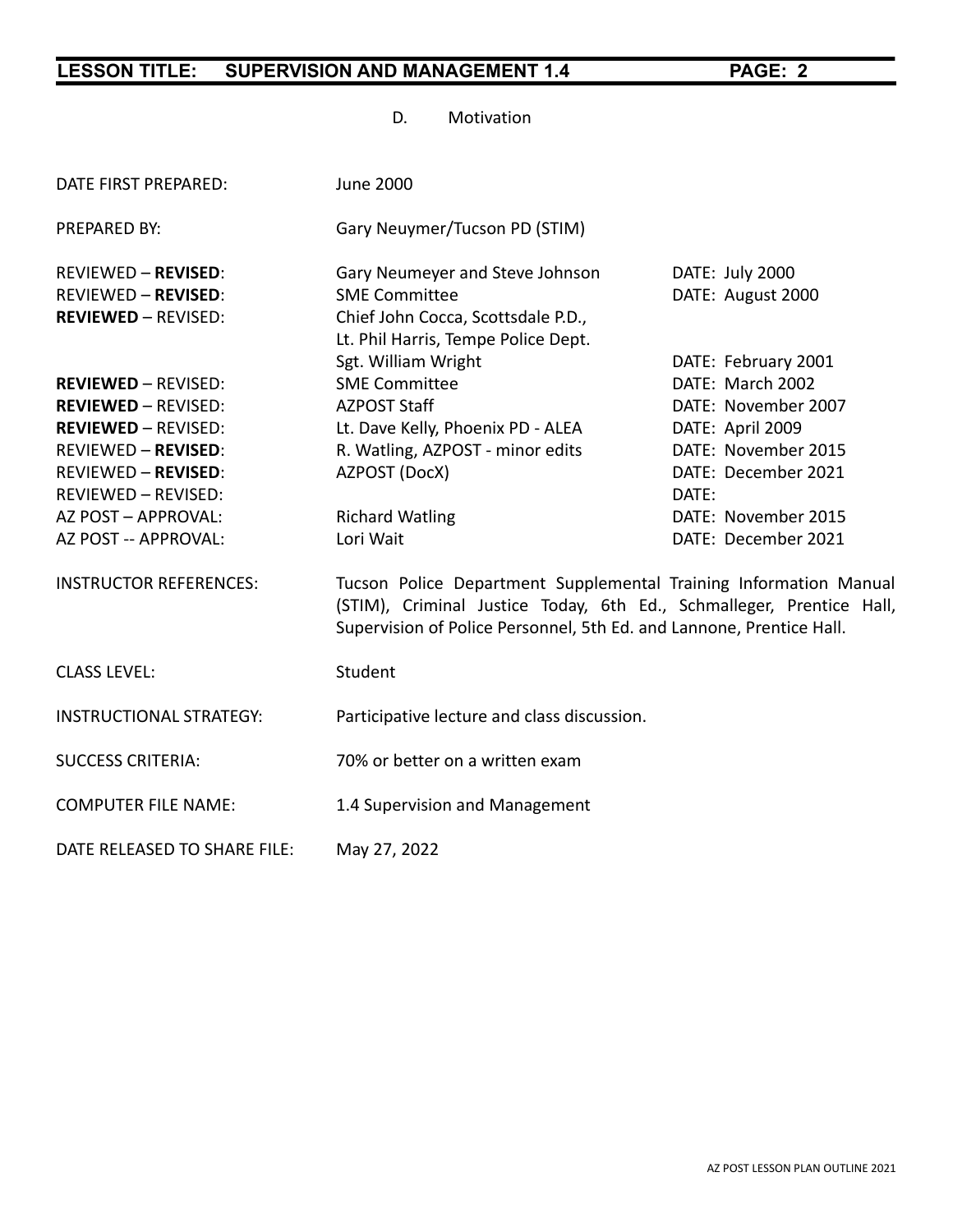#### **I. INTRODUCTION**

- A. Instructor (self) introduction.
- B. Preview of performance objectives.
- C. Opening statement and purpose.
	- 1. If you are going to function as a peace officer, you need to know the definitions of management and supervision. The information that you will receive from this class will help you understand your responsibilities as a field officer. It will also assist you in understanding why decisions are made the way they are by your supervisors.

### **II. UNDERSTANDING MANAGEMENT AND SUPERVISION**

- A. Management v. Supervision. *INSTRUCTOR NOTE: Discuss how they are both similar and different.*
	- 1. What is management?
		- a. Management is the process of directing and controlling people and things so that organizational objectives can be accomplished.
	- 2. What is supervision?
		- a. Supervision, as part of the management process, refers to the act of overseeing people. It is most important at the first-line level – the sergeant's level. This is where most of the work is actually performed that most directly affects citizens.
- B. Abraham Maslow's Hierarchy of Needs as motivations.
	- 1. To understand why people behave the way they do, we need to first understand what motivates a person. Abraham Maslow developed a motivational theory known as "Hierarchy of Needs." The top pinnacle of this theory is known as "Self Actualization" or a feeling of "wholeness." Although this feeling may be short lived and often only felt for moments at a time, it is what each employee should strive for to be happy and productive.
	- 2. This theory is based upon the idea that until a need is met, we cannot progress to the next step of our happiness and development. It is broken down into the following levels: *INSTRUCTOR NOTE: Discuss Maslow's Hierarchy of Needs and each level while showing it on a white board or PowerPoint.*
		- a. **PHYSIOLOGICAL NEEDS**: Food, water and air.
		- b. **SAFETY NEEDS**: Heat, cool, fire, shelter and weapons.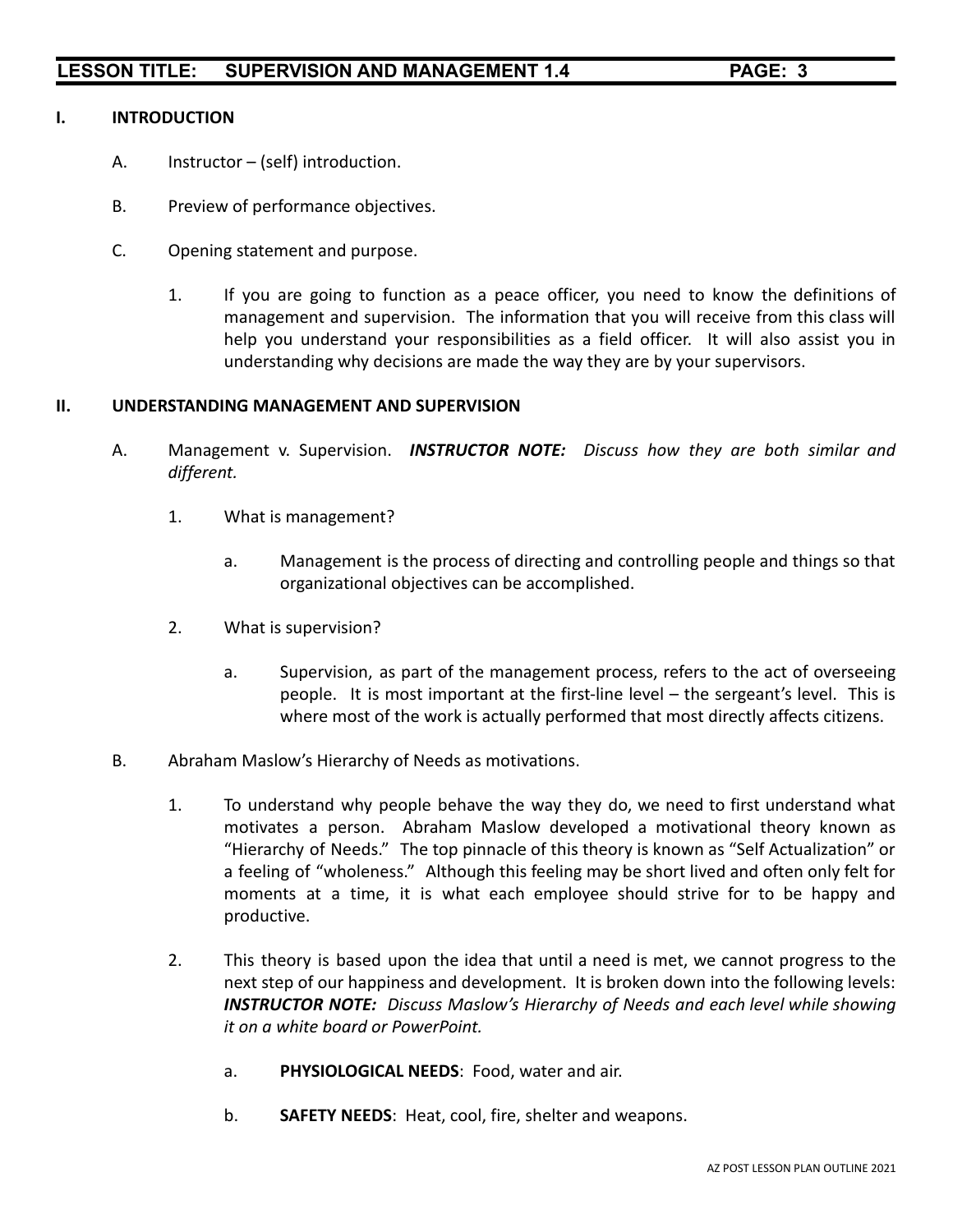- c. **NEED TO BE LOVED**: Everyone wants to feel needed and loved.
- d. **NEED TO LOVE**: Everyone feels the need to care about and love another human being (i.e., even newborn babies need human touch to live and be healthy).
- e. **SELF ACTUALIZATION**: When all of these needs are being met, an employee is the happiest and most productive.

#### **III. CHAIN OF COMMAND v. SPAN OF CONTROL P. O. 1.4.1**

- A. "**CHAIN OF COMMAND**" means that every person has only ONE supervisor or boss. That person in turn has a supervisor or boss. This continues to the top of the organization. For an organization to run effectively, officers cannot be given orders from different supervisors.
- B. "**SPAN OF CONTROL**" means that there are a certain number of officers that a supervisor can effectively supervise. This number is generally felt to be between six to eight (6-8), depending on the types of assignments of the officers. More than this can cause lack of control and productivity.

#### **IV. LEADERSHIP STYLES**

- A. Understanding leadership styles helps us to understand supervisors. *INSTRUCTOR NOTE: Discuss examples of this style.*
	- 1. The style of leadership by a supervisor affects the attitude of the workplace.
	- 2. It affects how an employee is motivated and whether the job is carried out satisfactorily.
	- 3. Leadership ability is not inherited; there are no natural born leaders.
	- 4. The granting of formal authority does not make a person a leader; leadership status must be earned by the supervisor.
	- 5. The best leaders make their jobs appear easy because they have the fewest problems.
	- 6. They learn to recognize symptoms that problems are developing and have the initiative to take timely preventive action before the problems become large.
	- 7. Many types of people make good leaders; there is no single leader type that is best in all situations.
- B. Most leaders can be classified according to their individual approach to leadership under the following four types:
	- 1. Autocrat: *INSTRUCTOR NOTE: Discuss examples of this style of leadership.*
		- a. This type of leader tends to feel a need of being very much in control.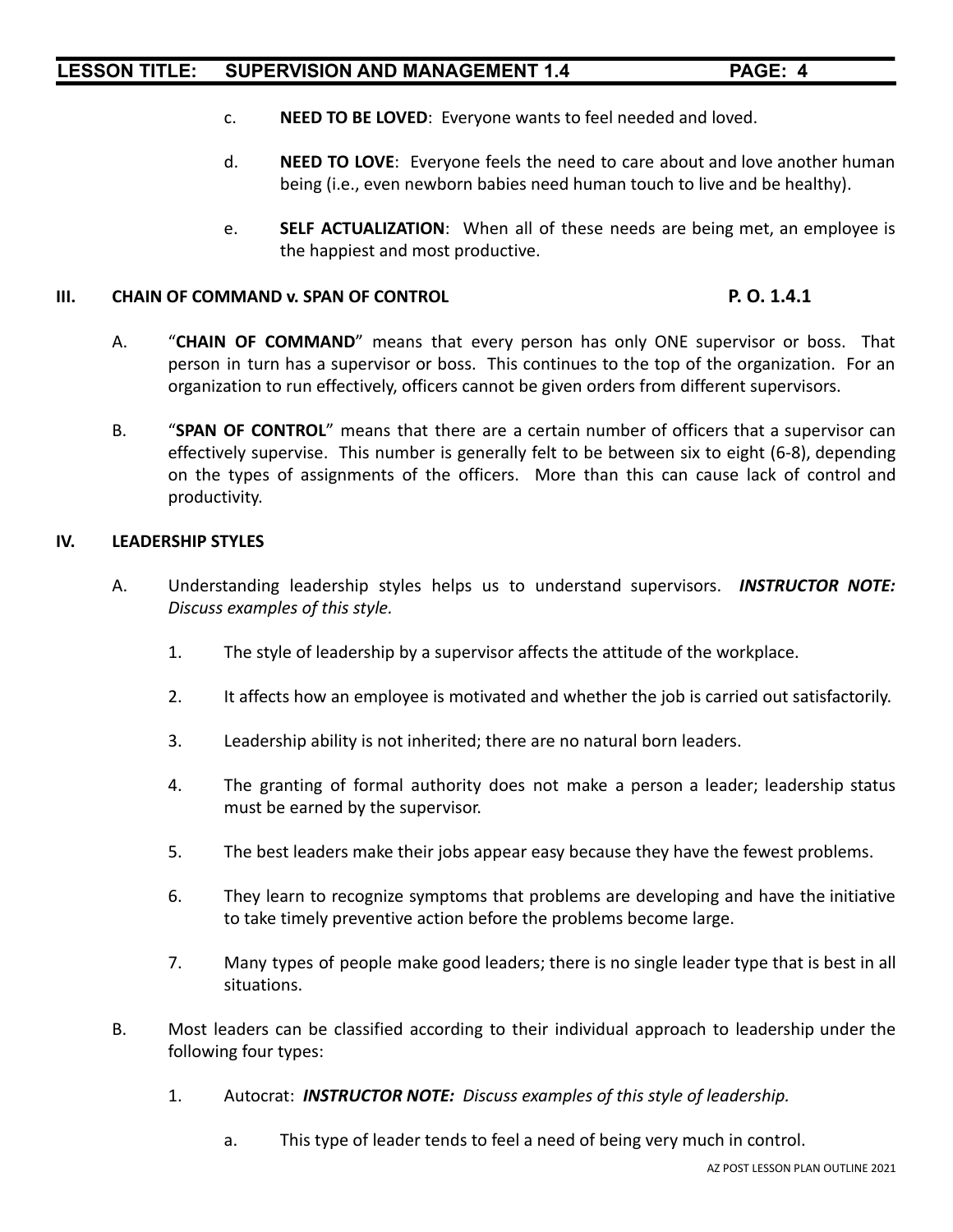- b. They are highly authoritative and make quick decisions without allowing officers to participate.
- c. Although this style tends to create officers who become resentful and resist, it IS an effective style in an emergency.
- 2. Laissez Faire:
	- a. This type of leader is also known as a Free-Rein leader.
	- b. They play down their role as a supervisor and mainly desire to be liked by officers.
	- c. A climate of permissiveness is created and feelings of insecurity develop because they are left without a strong leader and direction.
	- d. As a result, morale, discipline and efficiency suffer and the leader loses control.
- 3. Democratic: *INSTRUCTOR NOTE: Discuss this type of leader. Discuss how officers can support a supervisor that practices the democratic style of leadership.*
	- a. This type of leader seeks ideas and suggestions from officers and allows them to participate in decision making that affects them.
	- b. This leader is keenly aware of the human factor and psychology of leadership.
	- c. However, this style of leadership should not be confused with a lack of control.
	- d. The FINAL decision always rests with the supervisor and this fact is not avoided by a democratic-style leader.
	- e. In an emergency or non-typical situation, the democratic leader does not consult others, but quickly makes a decision that follows the rules and regulations of the department.
- 4. Situational:
	- a. This type of leader adjusts their style to fit the situation and its particular needs.

#### **V. RELATIONSHIP BETWEEN THE OFFICER AND THE SUPERVISOR**

- A. There are four sets of relationships in a work environment:
	- 1. The administrator to the supervisor.
	- 2. The supervisor to the administrator.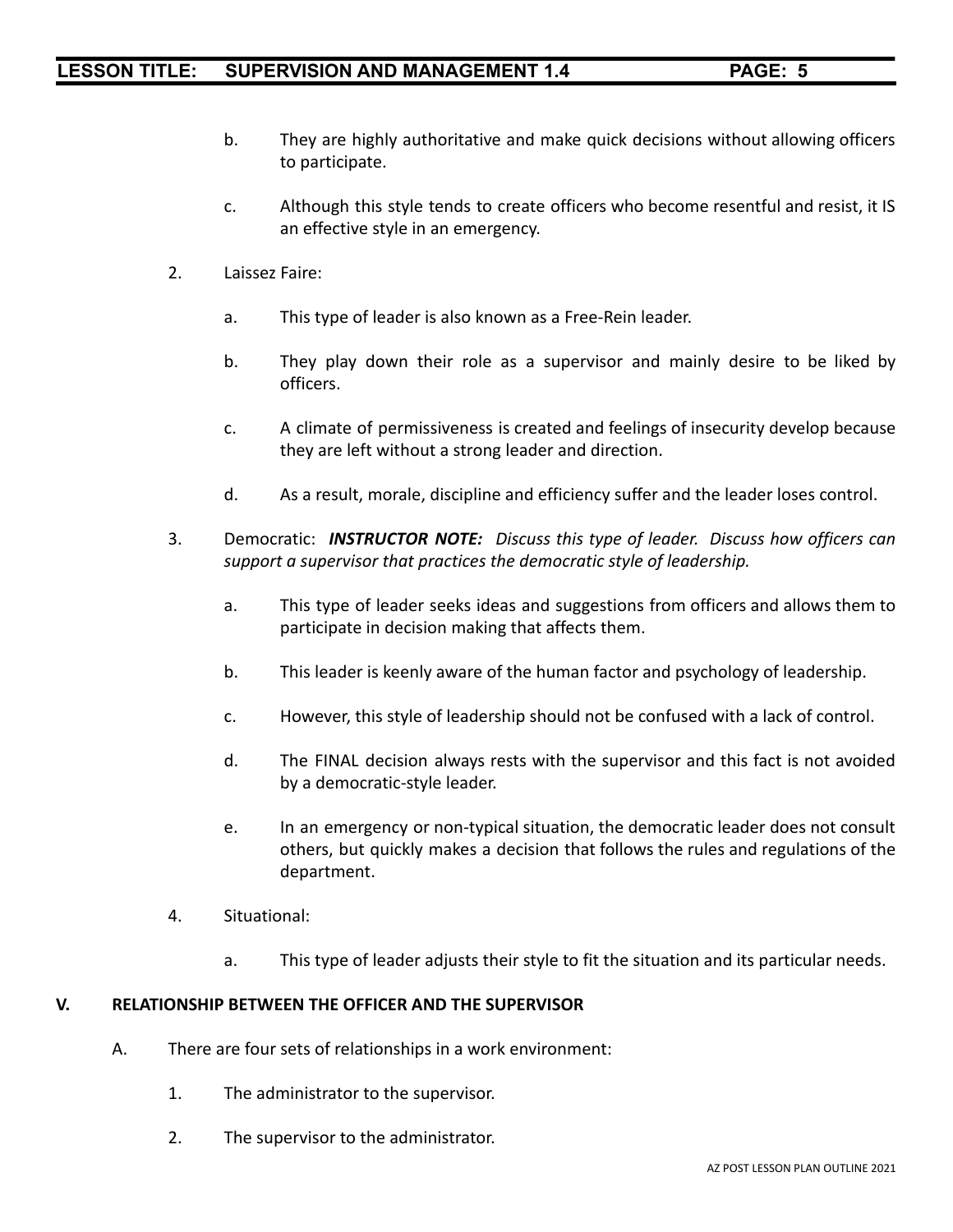- 3. The supervisor to the officer.
- 4. The officer to the supervisor.
- B. The responsibility of the **ADMINISTRATOR TO SUPERVISOR**:
	- 1. Must have the authority and responsibility to delegate authority.
	- 2. Must empower and provide the necessary tools, equipment, etc.
- C. The responsibility of the **SUPERVISOR TO ADMINISTRATOR**:
	- 1. A supervisor's value is proportional to the usefulness of the group whose effort he/she directs. (You are not valuable to the organization if you cannot produce effective results!)
	- 2. Management, through delegated authority, holds the supervisor accountable for:

**P. O. 1.4.3C P. O. 1.4.3B**

- a. Developing subordinates to maximize efficiency (causes him/her to look for slackers).
- b. Developing the fullest potential from each subordinate by teaching them what they need to know and providing them with the needed equipment and training. *INSTRUCTOR NOTE: Discuss Law of Specialization: "Giving an officer the highest type of work they are capable of performing." This produces a better motivated and productive employee. Discuss examples and reasons.*

#### D. The responsibility of the **SUPERVISOR TO OFFICER**:

- 1. Provide guidance and direction.
- 2. Provide specific responsibilities: **P. O. 1.4.3A**
	- a. Provide training.
	- b. Provide leadership (motivate) with: **P. O. 1.4.3D**
		- i. Positive reinforcement.
		- ii. Negative reinforcement.
		- iii. Progressive discipline.
		- iv. Motivation by the work itself.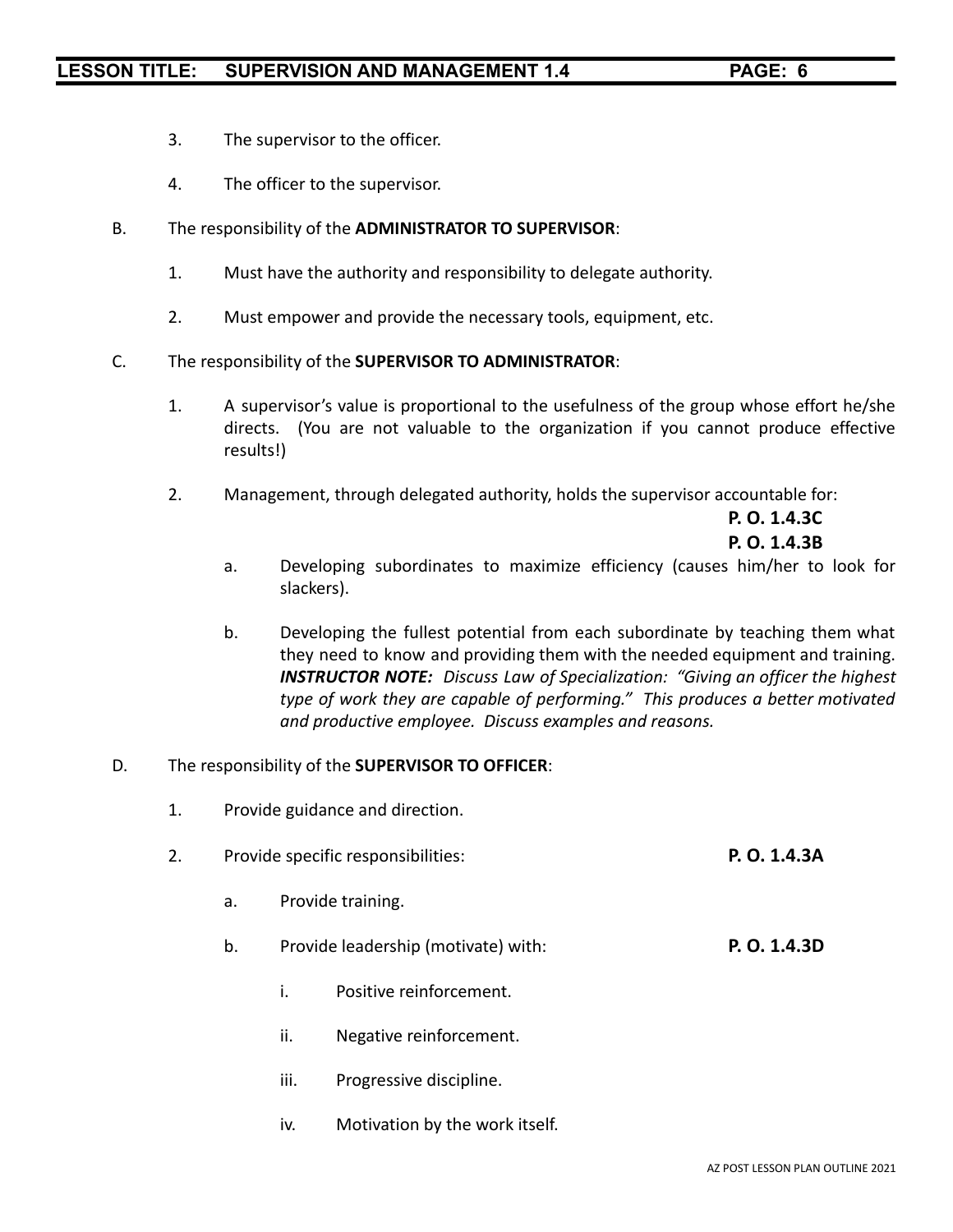- c. Keep officers informed.
- d. Follow-up activities, goals, personal and professional growth of officers.
- e. Assist in making decisions as may be necessary:
- f. Do not make all of the decisions (do not micromanage or "Snoopervise" officers). Let officers mature into effective self-sufficient officers and future supervisors themselves. *INSTRUCTOR NOTE: Discuss problems with a supervisor that "Snoopervises" and Micro-manages everything.*
- g. Let management know what is needed and felt at the officer level:
- h. Must always be objective rather than subjective.
- i. Ensure fair and impartial evaluation of each subordinate. *INSTRUCTOR NOTE: Discuss Cultural Awareness and Gender Differences as they apply to the supervisor and officer relationship*
- j. Provide an example of leadership ethics and support of the administration's objectives. **P. O. 1.4.3A**
- k. Accept responsibility for your own failure. Mistakes happen.
- l. Give credit where credit is due. Never take credit for something that is not entirely your own. Almost always, success is a GROUP EFFORT.
- m. Give support to officers in the field. (Do not forget the emotional support that officers often need, but do not ask for.)

#### E. The responsibility of the **OFFICER TO SUPERVISOR**:

- 1. To accept the authority of the supervisor: **P. O. 1.4.3B**
	- a. The supervisor acts and speaks for management (i.e., police chief, sheriff).
	- b. Accept lawful authority without disagreement.
	- c. Never show disrespect for the supervisor (through your actions AND words).
- 2. Give full attention to details.
	- a. Display both physical and moral courage to do the right thing. (Do not worry about honest mistakes. Ethics is everything a person has.)
	- b. Believe that your work is important. Think of how it affects the daily lives of citizens, suspects and victims.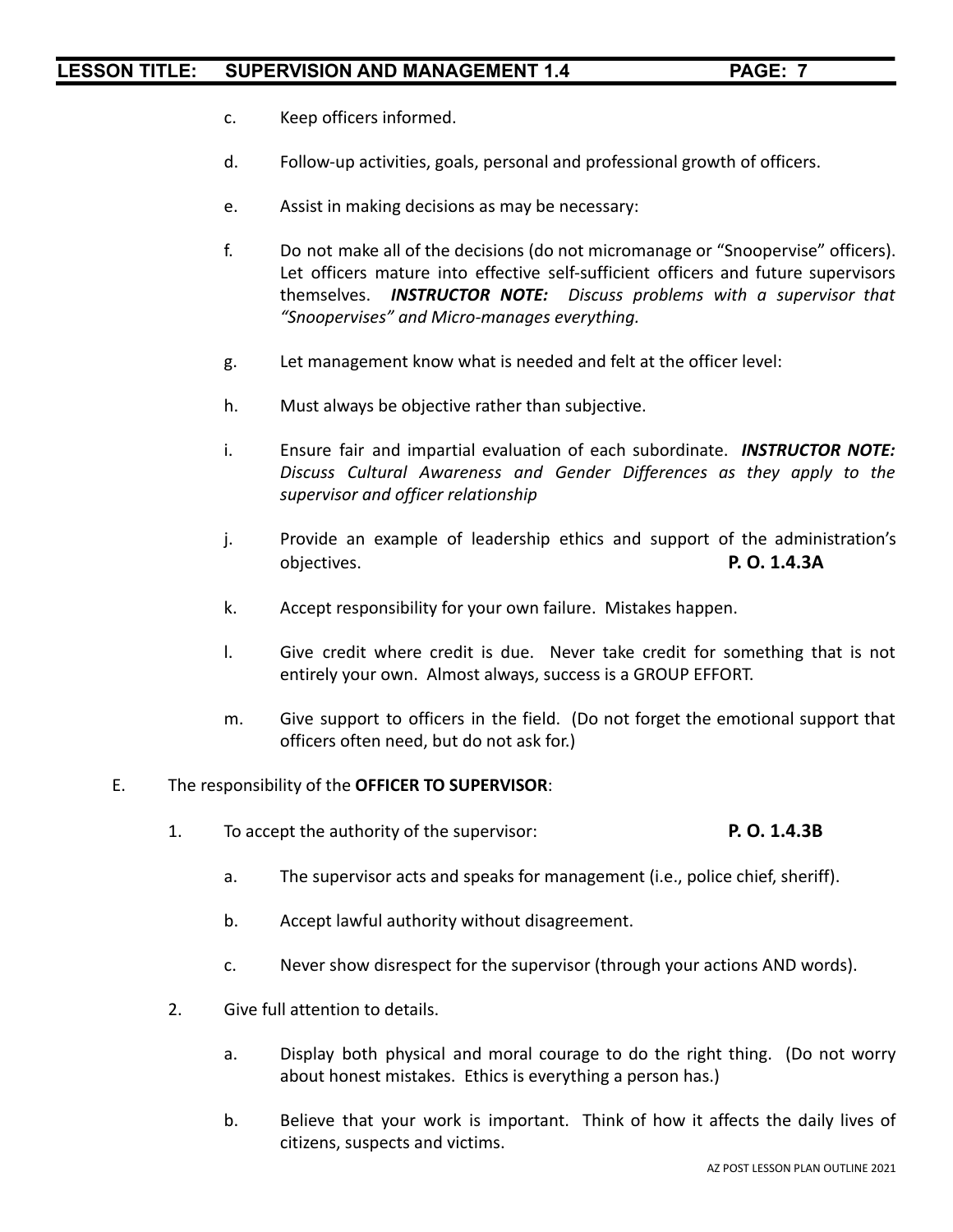- c. Be fair in ALL of your dealings with other people. Be an officer that can always be trusted by your supervisor to tell the truth, even when you have made a mistake!
- d. Show enthusiasm in your job. It is a profession respected in the community more than ever.
- e. Make sure that you have the ability to do the job. Ask for help from your supervisor if you feel unsure of how to do something properly.
- f. Honesty in dealing with other people. (Remember to be honest with yourself!)
- g. Loyalty. (Define)
- 3. Keep the supervisor **completely informed** in all matters that concern the department and squad.
- 4. Each officer is responsible for the job getting done correctly and in the right manner.

**P. O. 1.4.3A**

### **VI. RECOMMENDED WAYS TO BE SUPERVISED**

- A. There are ways that you can assist your supervisor to make his/her job and your job easier.
- B. **MAKE SUGGESTIONS:** If you have an idea that you think will benefit the department, discuss it with your supervisor. The worst he/she can say is NO, but he/she may agree with you. In any case, he/she will appreciate your effort.
- C. Keep your supervisor **INFORMED** of any problems that may affect you and your job performance.
- D. Give your supervisor an honest day's **WORK. Do not be a slacker!**
- E. **THINK BEFORE YOU ACT OR SPEAK!** Put your mind in gear before you talk.
- F. **KNOW YOUR JOB WELL.** Let your supervisor know if you feel you lack training in a particular area or need any type of assistance. It is easier to correct a problem ahead of time, rather than after the damage has been done. *INSTRUCTOR NOTE: Discuss Delegation: Entrusting a task to another's care WITH authority to carry out the assignment.* **P. O. 1.4.3C**
- G. **SUPPORT** your supervisor. Even when you do not agree with him/her. You cannot always have everything your way. One day YOU may be a supervisor. Be the kind of officer that you would want to supervise.

#### **VII. PROBLEM-SOLVING STEPS IN LAW ENFORCEMENT P. O. 1.4.2A**

A. Identify the problem.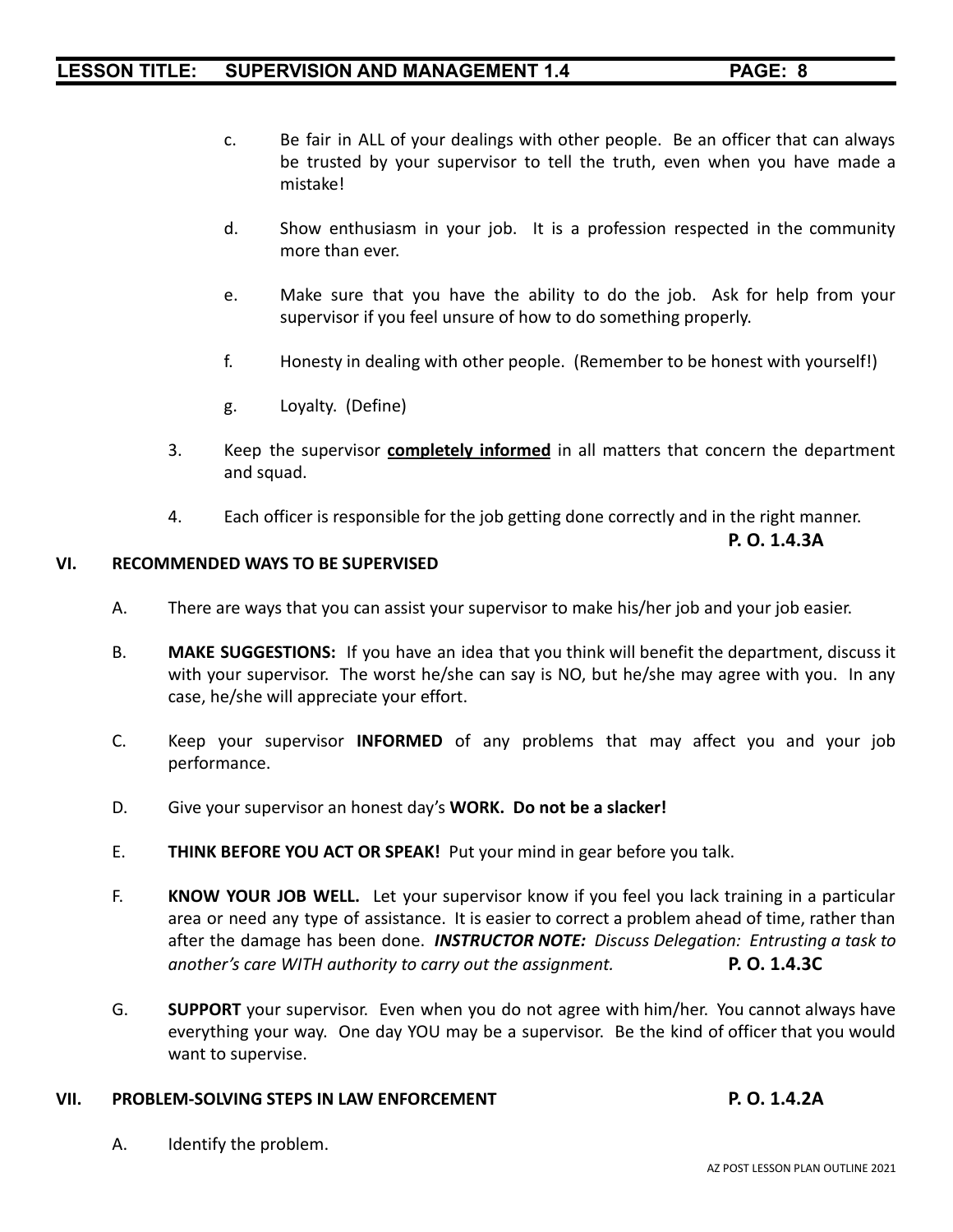- 1. Oftentimes, miscommunication occurs because we do not actively listen to the other person. The first rule of communication is to STOP TALKING. We can then repeat to the person what we think they are saying and then verify that we have heard them correctly by saying "Do I understand you correctly that you feel...?" It is not uncommon for the person to say "No, that is what I said, but it is not what I meant." *INSTRUCTOR NOTE: Discuss examples of good and bad communication. Demonstrate a method of writing out pros and cons of a typical law enforcement problem. List the problem on the top as a heading. Then, list all pros in one (1) column and the cons in a separate column next to it.*
- 2. Once we understand the person and situation, we can more clearly identify the problem and narrow it down to one main problem rather than numerous smaller problems. We must ALL agree on what the problem actually IS.
- B. Analyzing the problem. **P. O. 1.4.2B**

- 1. Once the problem is identified, you can break the problem down into its individual parts. *INSTRUCTOR NOTE: Students will actually practice this in the next section of the lesson plan.*
- 2. Gather all known facts and see if more facts are needed before a true analysis can be made.
- 3. In some situations it is good to use a piece of paper and list the pros and cons of the problem in a table format.
- C. Developing alternatives. **P. O. 1.4.2C**

### 1. This method works best with a democratic leadership style.

- 2. Ask others, that are directly and indirectly involved, for their input as to the facts and for available alternatives.
- 3. A supervisor does not always have all the answers and can readily benefit from input by officers.
- 4. However, the final decision rests with the supervisor. As the saying goes, "THE BUCK STOPS HERE."
- D. Selecting a solution. **P. O. 1.4.2D**
	- 1. After the problem is identified, analyzed and then alternatives are discussed, it is time for a decision.
	- 2. The solution to the problem is decided by the supervisor.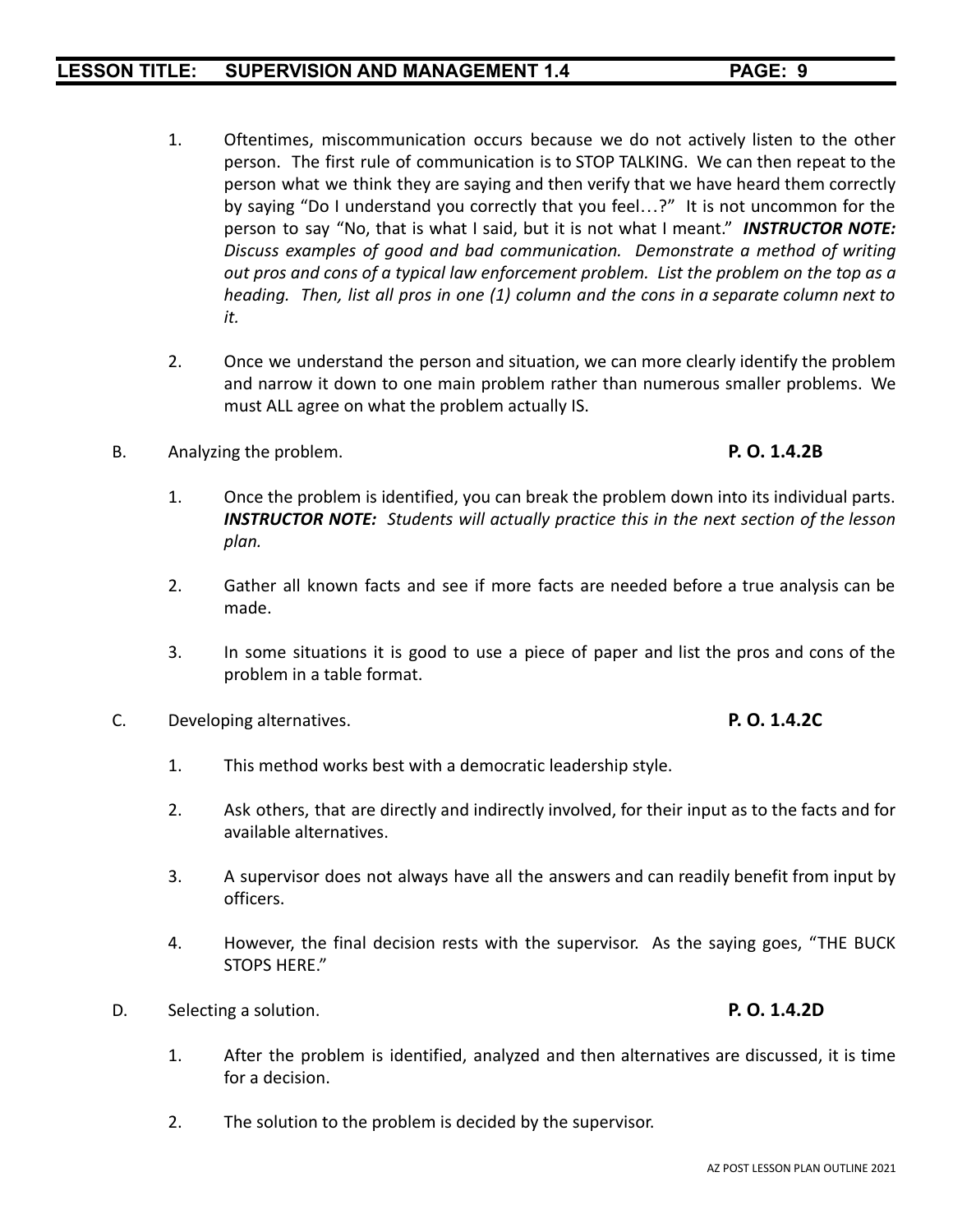- E. Evaluate.
	- 1. Review and evaluate the effectiveness of the solution.
	- 2. Adjust or change, if necessary, to solve problems.

### **VIII. PRACTICE CONCEPTS WITH RECRUITS**

- A. Free food with a department policy against it. *INSTRUCTOR NOTE: Break students out into small groups to work through the problems. Bring them back and discuss what each group came up with. Have a non-talkative student be the spokesperson for developing speaking abilities in front of the class.*
- B. Abuse-of-force issue.
- C. Lack of police presence in the neighborhood; complaint by a minority citizen.

#### **IX. CONCLUSION**

- A. Review of performance objectives.
- B. Final questions and answers.
- C. Instructor closing comment(s).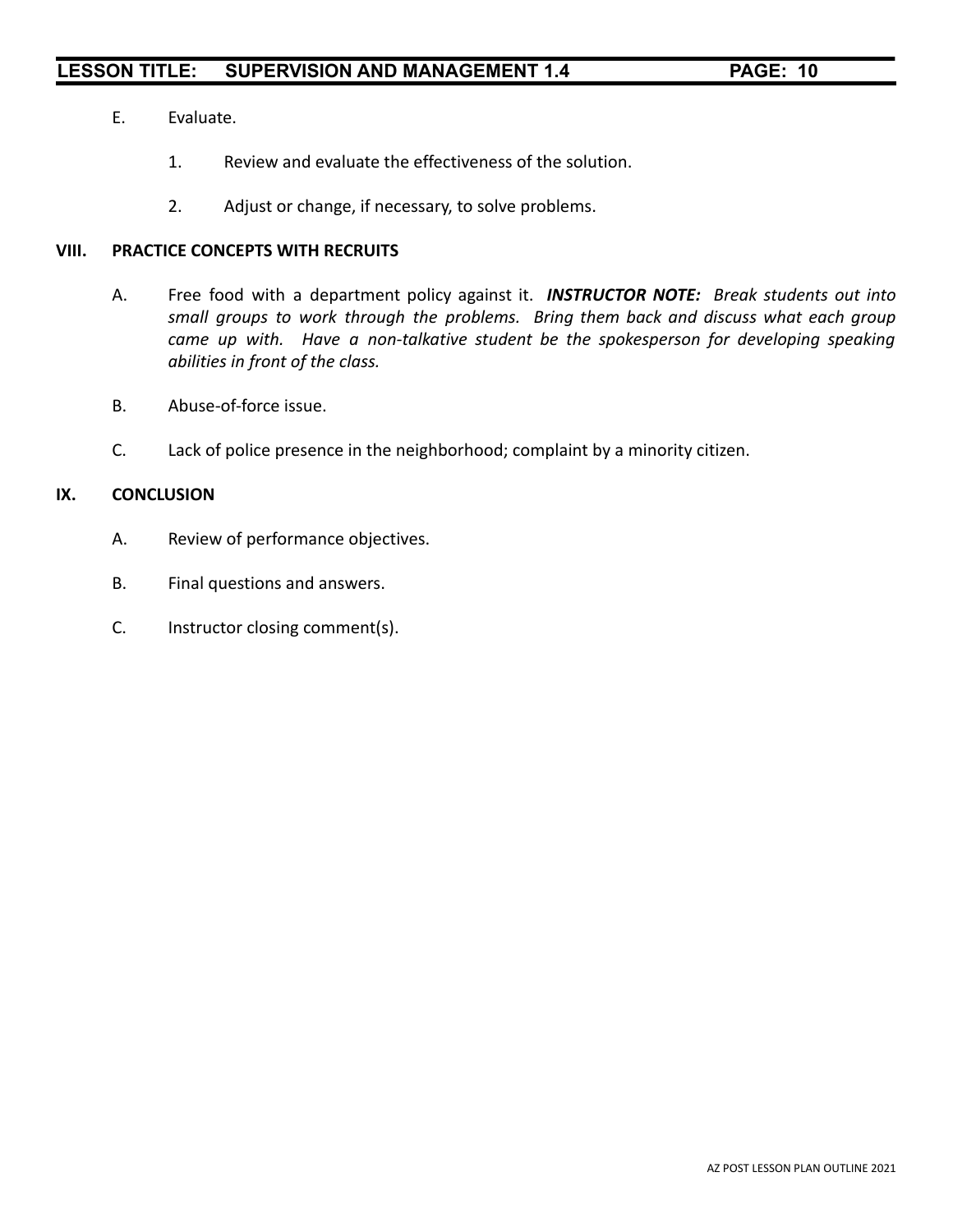# **ADDENDUM TO LESSON OUTLINE**

# **ETHICAL SITUATIONS**

Ethics plays a very important part in leadership and in supervision. The following scenarios are based upon possible situations that you may encounter. Think about how you would respond according to the Code of Ethics that you agree to follow as a law enforcement officer.

1. Scenario #1 (The Supervisor)

You are a newly promoted Sergeant appointed to the Communications Bureau of your department. You supervise six people. During the past several weeks, you have observed "laziness" among five of the six officers. They are arriving late to work, leaving work early, having long personal telephone conversations and reading the newspaper. The Lieutenant has told you to overlook "small stuff" and to give the officers "a break."

Ethically, what should you do?

#### **POSSIBLE ANSWER**:

Have a meeting to advise them of what behaviors are acceptable. Then, deal with each subsequent violation as it arises. "Small stuff" grows into "big stuff" and cannot be overlooked.

2. Scenario #2 (The Boozer)

One of the officers on your squad, Officer X, has been depressed for the past month. He is in the process of divorcing his wife, who is having an affair. During a burglary-in-progress call, you radio for back up. Officer X arrives ten minutes later. When you approach Officer X, you notice he has slurred speech, bloodshot eyes, dilated pupils and his breath smells of an alcoholic-type beverage. You ask him if he has been drinking. He responds, "Yeah, so what are you going to do about it?" You are a patrolman of equal rank with Officer X.

Ethically, what should you do?

#### **POSSIBLE ANSWER:**

You observe a fellow officer, while he is on duty, in an intoxicated state. You should notify your supervisor immediately before the officer or someone else gets hurt and then follow up with a written report to document the incident.

You are a patrolman and have been off FTO for three days. At 0300, with no one else around,